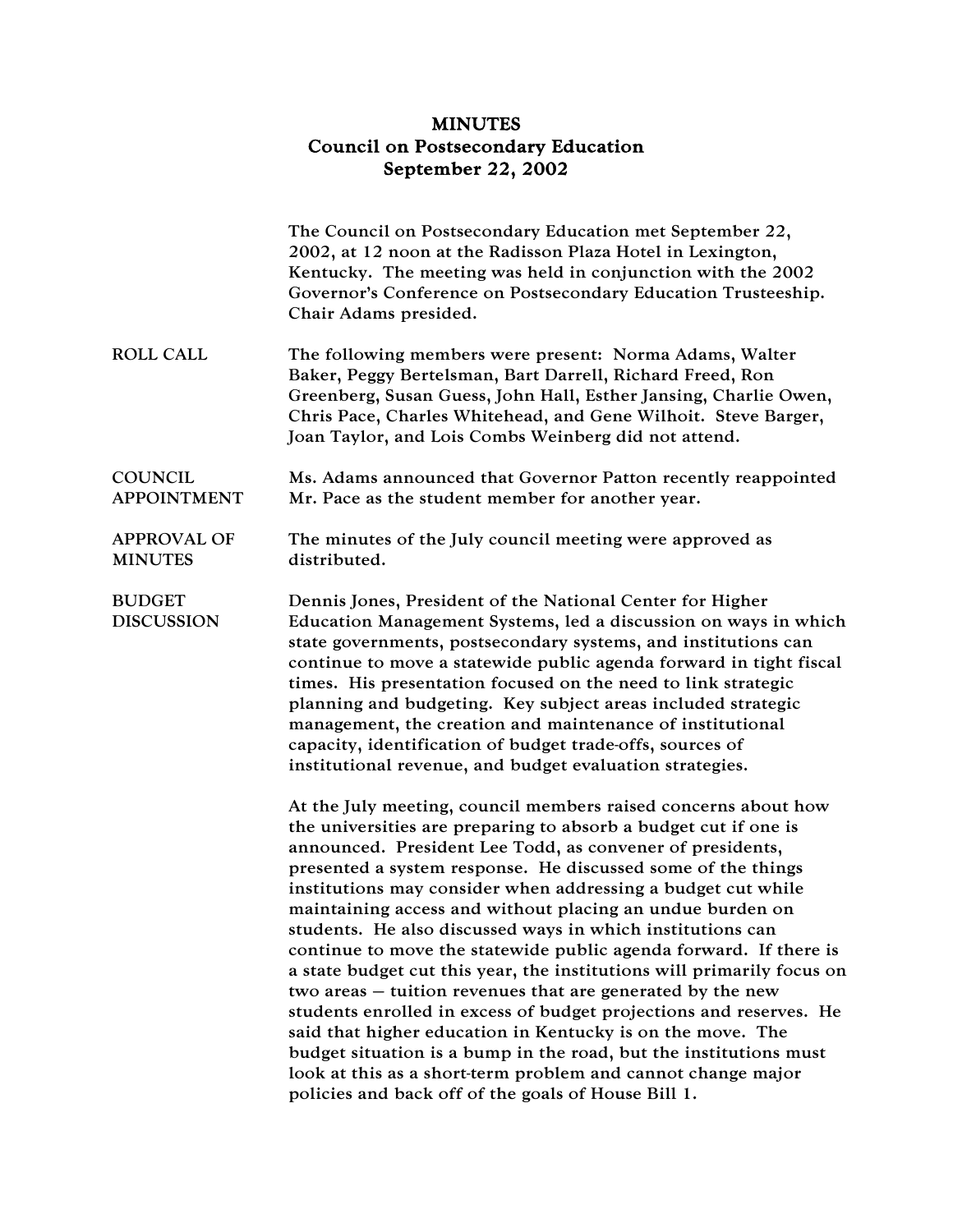## ENROLLMENT The council staff has received the estimated enrollment report from each of the public institutions. Based on these projections, the staff presented comparisons of preliminary fall 2002 enrollments to fall 2001 and to fall 1998. Since 1998, total enrollment in Kentucky's public colleges and universities is almost 190,000 students, an increase of over 31,500 students (or 19.9 percent). Community and technical college enrollment increases have contributed substantially to this growth. Since 1998, enrollment in the Kentucky Community and Technical College System alone has increased by 20,800 students, a 45.8 percent increase. The Kentucky Virtual University has grown from 230 students and nine programs in fall 1999 to 9,732 students and 32 programs in fall 2002. Enrollment in adult education programs in Kentucky has increased from 51,700 in fiscal year 2000 to 86,413 in fiscal year 2002, a 67.1 percent increase. The number of Kentuckians earning a GED in 2001 was 57 percent higher than in 2000, the sixth largest increase in the United States. Ms. Bertelsman said that enrollment for the previous four years, 1994-97, would be useful to understand the impact of the increased enrollment. The council staff will provide this information to the council members.

When final enrollment information is received, the council staff will compare the numbers with the institutions' goals set in the key indicators process to determine progress made by the institutions.

KYVU STUDENT AND COURSE DEFINITIONS

RECOMMENDATION: The staff recommends that the council approve a new definition of a "Kentucky Virtual University student" and a "KYVU course."

MOTION: Mr. Freed moved that the recommendation be approved. Ms. Bertelsman seconded the motion.

Daniel Rabuzzi, chief operating officer of the Kentucky Virtual University, said that since start-up there has been a fair amount of conversation internally and with the institutions as to how the KYVU should count students. If this recommendation is approved, the KYVU will not be able to include some students that are currently being counted since they are not served by KYVU resources. These changes will take effect July 2003.

Mr. Freed said that the initial purpose of the virtual university was to reach people who do not have access to a traditional education on a campus. He asked if these people are being reached. Mr. Rabuzzi said that these people are primarily being served by programs offered through the KYVU with other state agencies, such as the Department for Adult Education and Literacy and the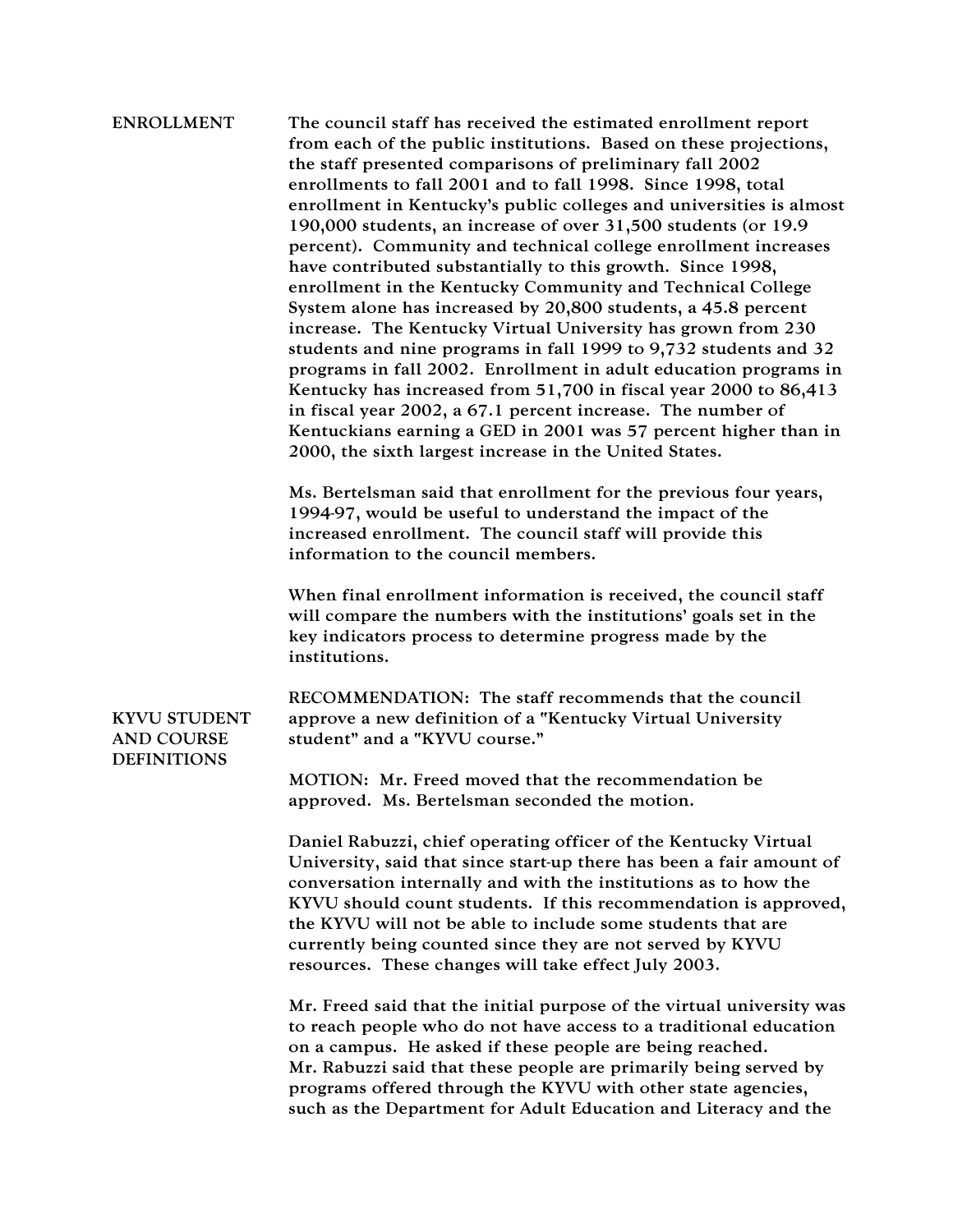|                                | Education Professional Standards Board, as opposed to campus-<br>based programs.                                                                                                                                                                                                                                                                                                                                                                                                                                                                                                                                                                                                                                                                                                                                                    |
|--------------------------------|-------------------------------------------------------------------------------------------------------------------------------------------------------------------------------------------------------------------------------------------------------------------------------------------------------------------------------------------------------------------------------------------------------------------------------------------------------------------------------------------------------------------------------------------------------------------------------------------------------------------------------------------------------------------------------------------------------------------------------------------------------------------------------------------------------------------------------------|
|                                | Ms. Adams said that the P-16 Council should encourage senior<br>adults to continue their education through the KYVU.                                                                                                                                                                                                                                                                                                                                                                                                                                                                                                                                                                                                                                                                                                                |
|                                | VOTE: The motion passed.                                                                                                                                                                                                                                                                                                                                                                                                                                                                                                                                                                                                                                                                                                                                                                                                            |
| <b>EEO UPDATE</b>              | An update on the partnership agreement with the U.S.<br>Department of Education Office for Civil Rights was included in<br>the agenda book.                                                                                                                                                                                                                                                                                                                                                                                                                                                                                                                                                                                                                                                                                         |
| <b>CAPITAL</b><br>CONSTRUCTION | RECOMMENDATION: The staff recommends that the council<br>approve the University of Kentucky's request to construct a<br>Professional Development Center with \$8,000,000 of private<br>funds.                                                                                                                                                                                                                                                                                                                                                                                                                                                                                                                                                                                                                                       |
|                                | MOTION: Ms. Bertelsman moved that the recommendation be<br>approved. Mr. Baker seconded the motion.                                                                                                                                                                                                                                                                                                                                                                                                                                                                                                                                                                                                                                                                                                                                 |
|                                | Sherron Jackson of the council staff said that the University of<br>Kentucky has not raised all of the funds but expects to have the<br>money available within the next 12 months. The university states<br>that project construction will not begin until all funds have been<br>raised. This approval does not include state general funds for the<br>annual cost of operations and maintenance for the facility. These<br>funds would be part of the council's development of the 2002-04<br>biennial budget recommendations. The university has indicated<br>that it may request funds for operations and maintenance in<br>future biennia. The council staff will forward the council's<br>decision to the secretary of the Finance and Administration<br>Cabinet and to the Capital Projects and Bond Oversight<br>Committee. |
|                                | President Todd said that the building will be built on donated<br>land on High Street near downtown Lexington. This facility will<br>help fulfill the university's mission to provide services to people in<br>and around downtown Lexington.                                                                                                                                                                                                                                                                                                                                                                                                                                                                                                                                                                                       |
|                                | VOTE: The motion passed.                                                                                                                                                                                                                                                                                                                                                                                                                                                                                                                                                                                                                                                                                                                                                                                                            |
| <b>PUBLIC HEALTH</b>           | Dr. Moore said that Western Kentucky University has received<br>notification that the Council on Education in Public Health has<br>accredited its Master of Public Health program. This action will<br>strengthen the collaborative public health initiative currently<br>underway in the state among Eastern Kentucky University, the<br>University of Kentucky, the University of Louisville, and Western<br>Kentucky University.                                                                                                                                                                                                                                                                                                                                                                                                 |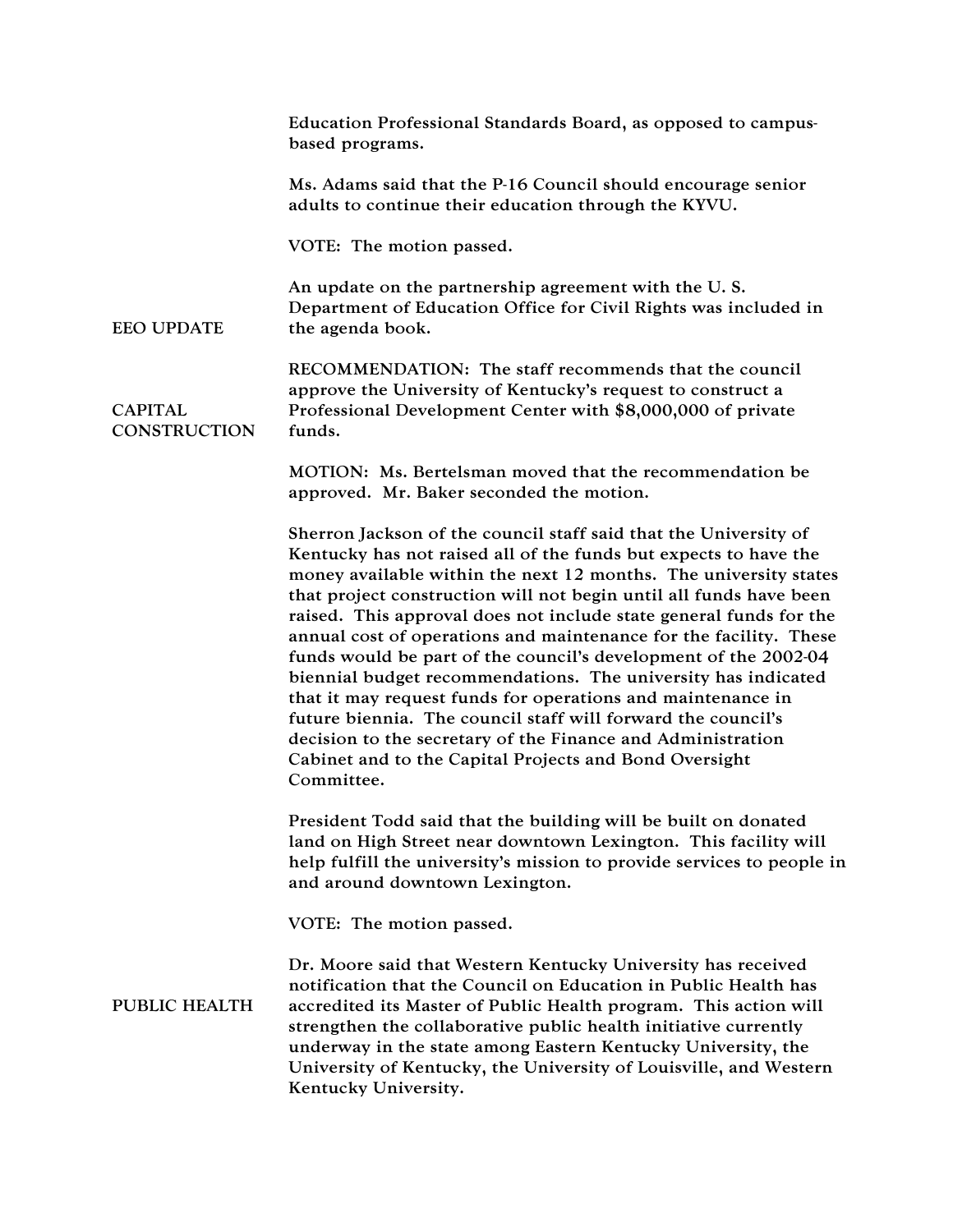| <b>COUNCIL</b><br>PRESIDENTIAL<br><b>SEARCH</b> | Mr. Baker gave an update on the search for a new council<br>president. Committee members have received resumes of<br>nominees and will meet September 24 to discuss the applicants.<br>The applicants will be reduced to a smaller number to be<br>interviewed by the screening committee. From that group a<br>smaller number will be brought to the council for consideration.                                                                                                                                                                                                                       |
|-------------------------------------------------|--------------------------------------------------------------------------------------------------------------------------------------------------------------------------------------------------------------------------------------------------------------------------------------------------------------------------------------------------------------------------------------------------------------------------------------------------------------------------------------------------------------------------------------------------------------------------------------------------------|
| <b>KSU</b>                                      | Board chair William Wilson updated the council on the<br>presidential search at Kentucky State University. The regents have<br>three goals $-$ to stabilize the institution financially, establish<br>strong leadership, and move the university forward.                                                                                                                                                                                                                                                                                                                                              |
|                                                 | In a period of approximately 18 months, KSU has had three major<br>audits. It has gone from an embarrassing disclaimer to a clean<br>opinion. In the process, the institution made several major staff<br>changes. The institution has a new chief finance officer, a new<br>budget director, a new controller, a new internal auditor, and a<br>new director of human resources.                                                                                                                                                                                                                      |
|                                                 | Mr. Wilson said that Kentucky State has been embarrassed by the<br>PRAXIS exam scores and by the attacks on the university. The<br>institution asked the council to help KSU with resources and<br>dealing with the academic issues on the KSU campus. A joint<br>study of the academic programs should be completed in four to six<br>months and will provide information on what the institution<br>needs to do. The board is very much involved in doing what needs<br>to be done to assure that the credibility and the name of Kentucky<br>State University is upheld.                            |
|                                                 | In terms of moving the university forward, Mr. Wilson said that<br>leadership becomes the key. Dr. Paul Bibbins has been appointed<br>as interim president and the board has great confidence in him.<br>The board is looking for a long-term interim to be in place by<br>January 2003, and the board will help define this person's role.<br>The board will serve as the search committee for a permanent<br>president and is using the services of a national search firm. The<br>board hopes to have a president in a year to 18 months. Mr.<br>Wilson thanked the council for its support of KSU. |
|                                                 | Ms. Adams thanked Mr. Wilson for his comments and for his<br>leadership and time commitment to KSU. She said that the<br>council is very concerned about KSU and its future. The<br>institution is the state's only historically black college and one of<br>the two landgrant universities. There are needs that Kentucky has<br>that only Kentucky State can serve. There are students who will<br>find their comfort and success only on that campus. The council<br>very much wants to be proud of the role it plays in our system.                                                                |
|                                                 | The council has a responsibility to ensure that Kentucky State                                                                                                                                                                                                                                                                                                                                                                                                                                                                                                                                         |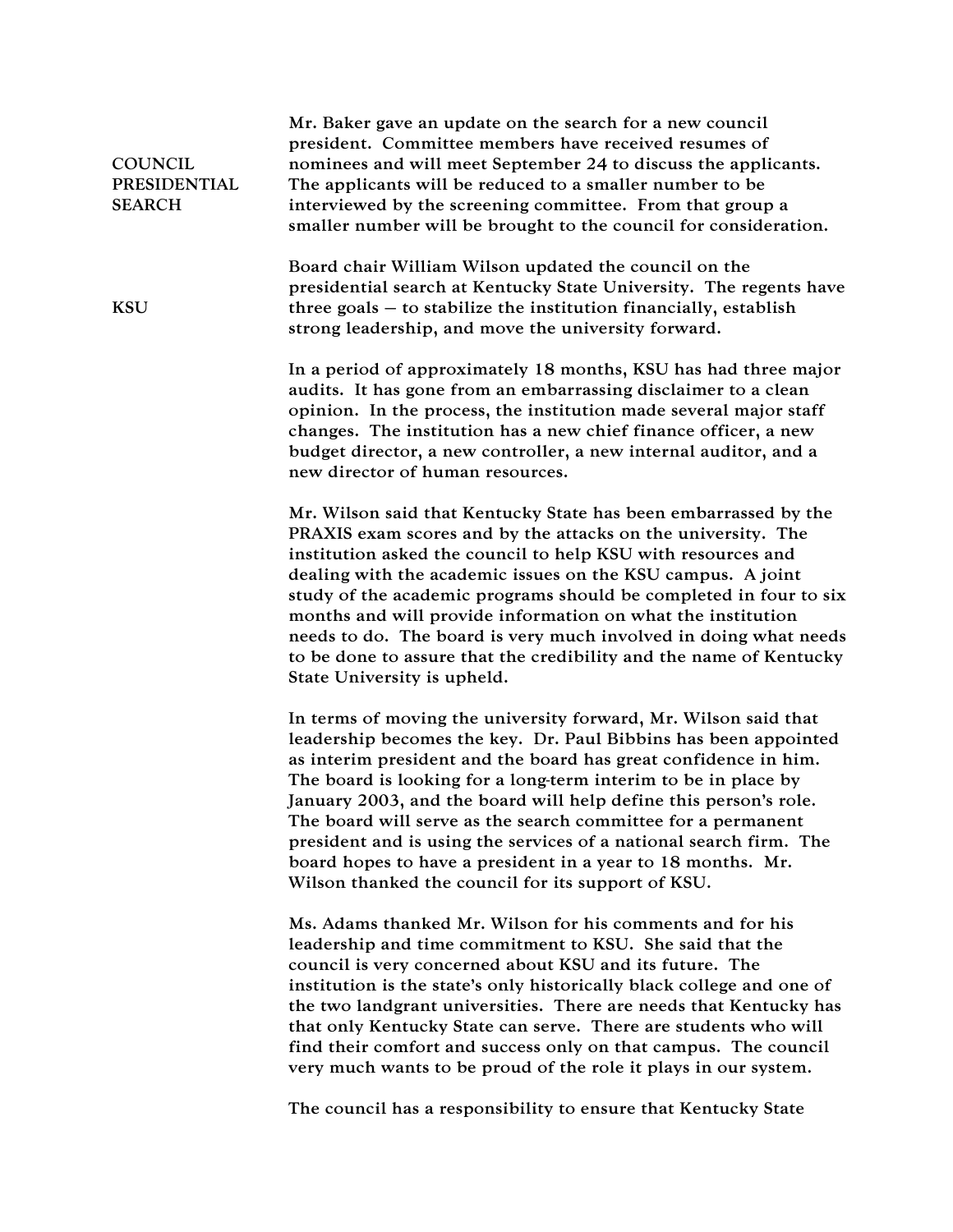University is a contributing partner in helping advance our strategic agenda on behalf of the people of the Commonwealth. We must be concerned when it appears that taxpayer dollars may not have been spent efficiently and effectively. We must be concerned when our future teachers are not meeting minimum standards. And we must be concerned when faculty and staff work hard to sustain and improve the institution but their work falls victim to poor administrative leadership.

The university's recent problems, as documented in the state's media, reflect poorly on our entire system and make it impossible to celebrate the successes that occur on Kentucky State's campus every day – in aquaculture and community outreach and training for state workers and other areas of service to Kentucky. The successes of postsecondary education reform are getting lost as a result of these distractions.

Ms. Adams said that the university's community deserves better. Kentucky deserves better. And the council demands better.

Kentucky's postsecondary education reform will only succeed in the long run if all of our institutions are well managed and financially sound. Kentucky State's board has a lot of work to do. The council knows that the board has dedicated itself to improving the condition of the university and identifying strong leadership to move the institution forward.

Ms. Adams reported that on September 7 the council and the Kentucky State University board jointly issued a request seeking proposals for an outside consultant to assist in conducting a comprehensive assessment of the university's academic programs and the institution's use and adequacy of resources. Ms. Adams appointed four council members – Mr. Barger, Mr. Whitehead, Ms. Jansing, and Mr. Baker – to work with the council staff and representatives of the KSU board to oversee the assessment.

Ms. Adams said that the council is confident that the KSU board will take aggressive action to bring about necessary changes to ensure that every student seeking to further her education at Kentucky State University has the opportunity to learn at the highest possible level. She said that the council stands ready to help.

Mr. Hall said that KSU should be benchmarked against the models of the best universities in the country that are similar. These institutions should be examined as to why they are successful and KSU is not. He said that resources should not be an issue in the search for the new president and the institution should have the flexibility to attract the best possible person to this position. He